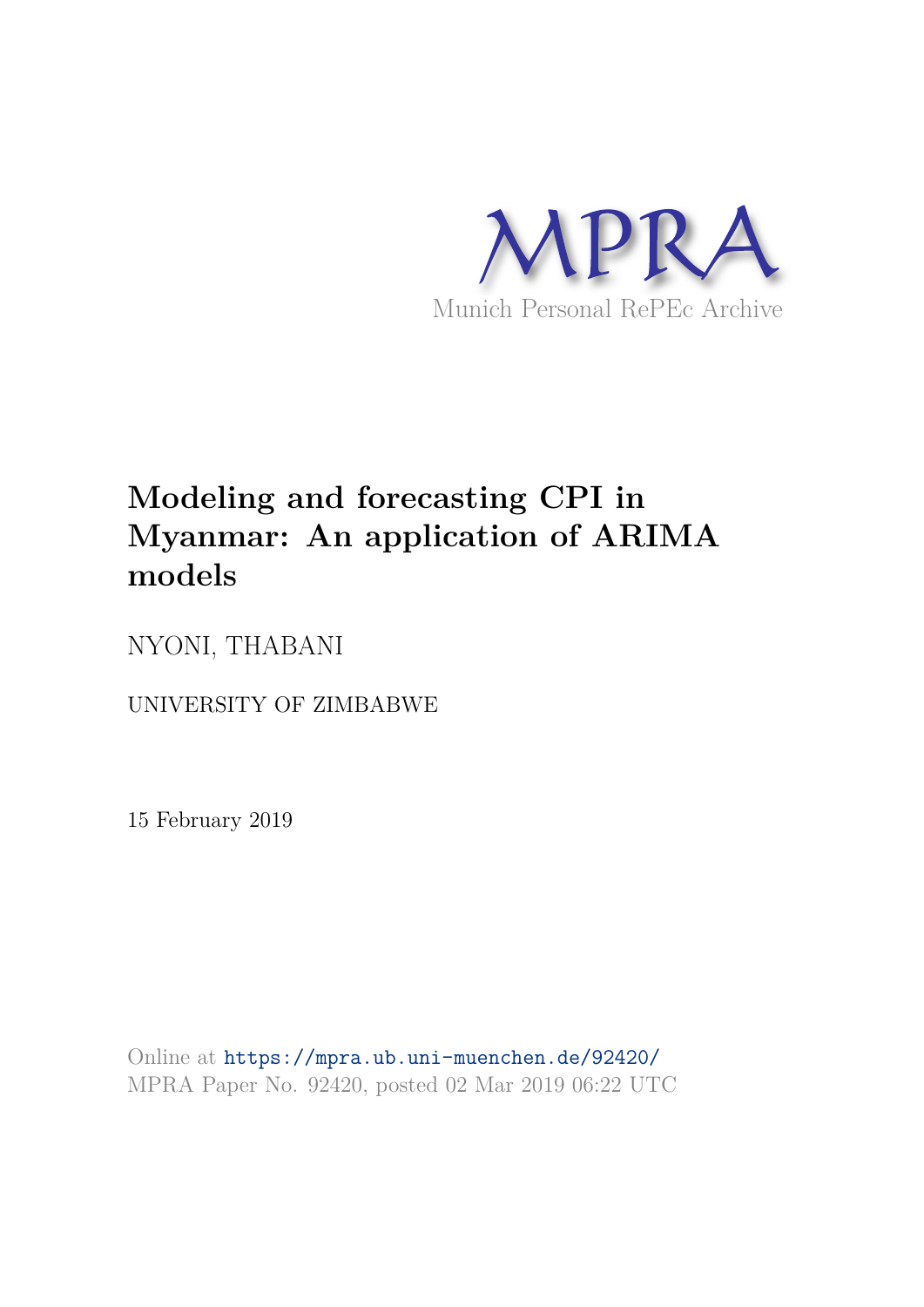#### **MODELING AND FORECASTING CPI IN MYANMAR: APPLICATION OF ARIMA MODELS**

Nyoni, Thabani

Department of Economics

University of Zimbabwe

Harare, Zimbabwe

Email: nyonithabani35@gmail.com

#### **ABSTRACT**

*This research uses annual time series data on CPI in Myanmar from 1960 to 2017, to model and forecast CPI using the Box – Jenkins ARIMA technique. Diagnostic tests indicate that the M series is I (2). The study presents the ARIMA (2, 2, 1) model for predicting CPI in Myanmar. The diagnostic tests further imply that the presented optimal model is stable and acceptable in modeling CPI in Myanmar. The results of the study apparently show that CPI in Myanmar is likely to continue on an upwards trajectory in the next decade. The study encourages policy makers to make use of tight monetary and fiscal policy measures in order to deal with inflation in Myanmar.* 

**Key Words:** Forecasting, Inflation, Myanmar

**JEL Codes:** C53, E31, E37, E47

#### **INTRODUCTION**

Inflation is one of the central terms in macroeconomics (Enke & Mehdiyev, 2014) as it harms the stability of the acquisition power of the national currency, affects economic growth because investment projects become riskier, distorts consuming and saving decisions, causes unequal income distribution and also results in difficulties in financial intervention (Hurtado *et al*, 2013). As the prediction of accurate inflation rates is a key component for setting the country's monetary policy, it is especially important for central banks to obtain precise values (Mcnelis & Mcadam, 2004). Consumer Price Index (CPI) may be regarded as a summary statistic for frequency distribution of relative prices (Kharimah *et al*, 2015). CPI number measures changes in the general level of prices of a group of commodities. It thus measures changes in the purchasing power of money (Monga, 1977; Subhani & Panjwani, 2009). As it is a prominent reflector of inflationary trends in the economy, it is often treated as a litmus test of the effectiveness of economic policies of the government of the day (Sarangi *et al*, 2018). The CPI program focuses on consumer expenditures on goods and services out of disposable income (Boskin *et al*, 1998). Hence, it excludes non-market activity, broader quality of life issues, and the costs and benefits of most government programs (Kharimah *et al*, 2015). To avoid adjusting policy and models by not using an inflation rate prediction can result in imprecise investment and saving decisions, potentially leading to economic instability (Enke & Mehdiyev, 2014). Precisely forecasting the change of CPI is significant to many aspects of economics, some examples include fiscal policy, financial markets and productivity. Also, building a stable and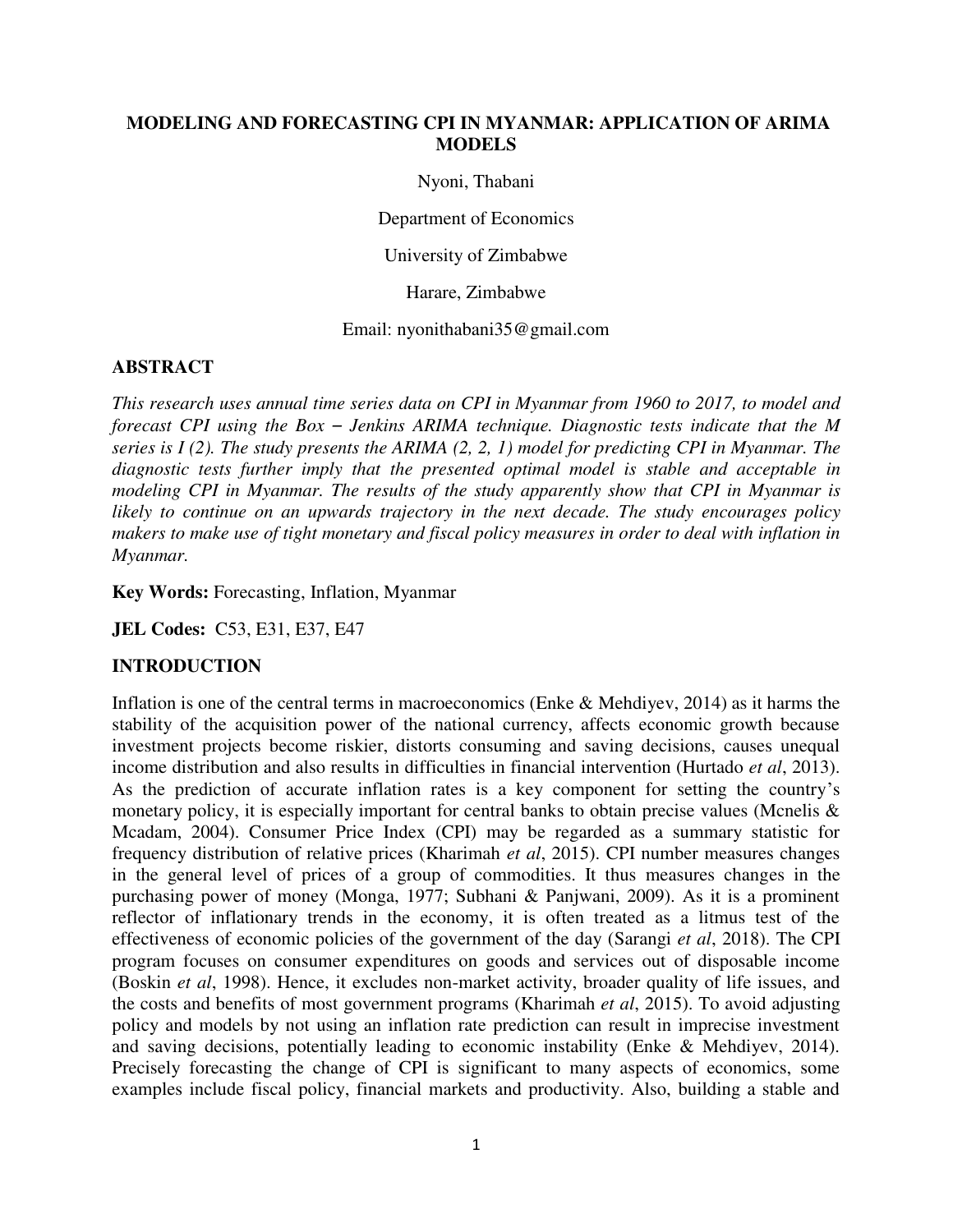accurate model to forecast the CPI will have great significance for the public, policy makers and research scholars (Du *et al*, 2014). In this study we use CPI as an indicator of inflation in Myanmar and apparently seek to model and forecast CPI in Myanmar.

#### **LITERATURE REVIEW**

Alvarez-Diaz & Gupta (2015) forecasted US CPI using RW, AR, SARIMA, ANN and GP models with a data set ranging over the period January 1980 to December 2013 and revealed that SARIMA models were the best models to forecast US inflation. Nyoni (2018k) studied inflation in Zimbabwe using GARCH models with a data set ranging over the period July 2009 to July 2018 and established that there is evidence of volatility persistence for Zimbabwe's monthly inflation data. Nyoni (2018n) modeled inflation in Kenya using ARIMA and GARCH models and relied on annual time series data over the period 1960 – 2017 and found out that the ARIMA  $(2, 2, 1)$  model, the ARIMA  $(1, 2, 0)$  model and the AR  $(1)$  – GARCH  $(1, 1)$  model are good models that can be used to forecast inflation in Kenya. Nyoni & Nathaniel (2019), based on ARMA, ARIMA and GARCH models; studied inflation in Nigeria using time series data on inflation rates from 1960 to 2016 and found out that the ARMA (1, 0, 2) model is the best model for forecasting inflation rates in Nigeria.

#### **MATERIALS & METHODS**

#### **Box – Jenkins ARIMA Models**

One of the methods that are commonly used for forecasting time series data is the Autoregressive Integrated Moving Average (ARIMA) (Box & Jenkins, 1976; Brocwell & Davis, 2002; Chatfield, 2004; Wei, 2006; Cryer & Chan, 2008). For the purpose of forecasting Consumer Price Index (CPI) in Myanmar, ARIMA models were specified and estimated. If the sequence  $\Delta^{d}M_{t}$  satisfies an ARMA (p, q) process; then the sequence of  $M_{t}$  also satisfies the ARIMA (p, d, q) process such that:

∆ = ∑ ∆ − + =1 ∑ − =1 + … … … … … … … … … … … … … … … . … … … … . … … . [1]

which we can also re – write as:

∆ = ∑ ∆ =1 + ∑ =1 + … … … … … … … … … … . . … … … … … . … … … … … … [2]

where  $\Delta$  is the difference operator, vector  $\beta \in \mathbb{R}^p$  and  $\alpha \in \mathbb{R}^q$ .

#### **The Box – Jenkins Methodology**

The first step towards model selection is to difference the series in order to achieve stationarity. Once this process is over, the researcher will then examine the correlogram in order to decide on the appropriate orders of the AR and MA components. It is important to highlight the fact that this procedure (of choosing the AR and MA components) is biased towards the use of personal judgement because there are no clear – cut rules on how to decide on the appropriate AR and MA components. Therefore, experience plays a pivotal role in this regard. The next step is the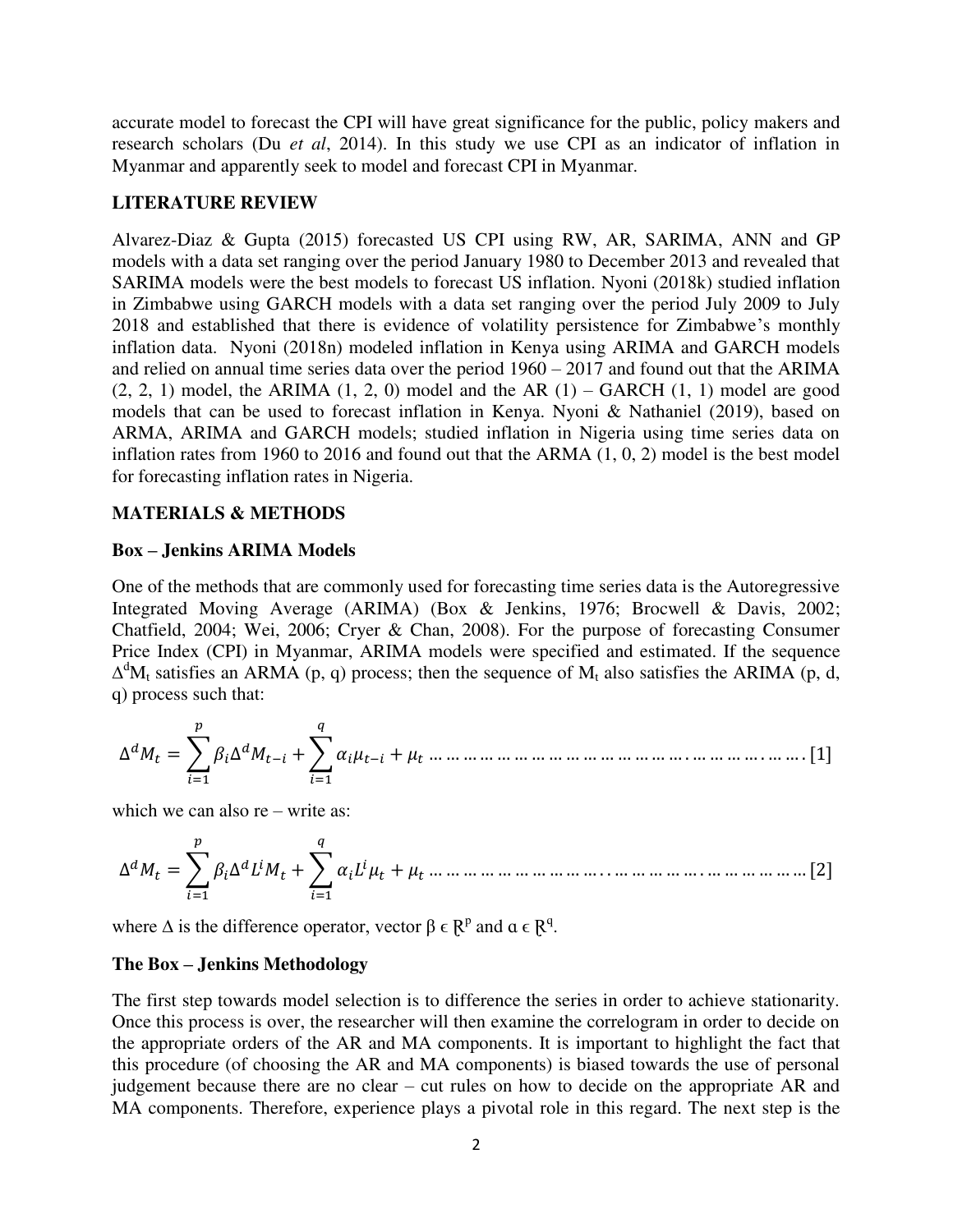estimation of the tentative model, after which diagnostic testing shall follow. Diagnostic checking is usually done by generating the set of residuals and testing whether they satisfy the characteristics of a white noise process. If not, there would be need for model re – specification and repetition of the same process; this time from the second stage. The process may go on and on until an appropriate model is identified (Nyoni, 2018i).

#### **Data Collection**

This study is based on a data set of annual CPI (denoted as M) in Myanmar ranging over the period 1960 – 2017. All the data was gathered from the World Bank.

#### **Diagnostic Tests & Model Evaluation**

#### **Stationarity Tests**

#### **The ADF Test**

| Variable | <b>ADF</b> Statistic | Probability | <b>Critical Values</b> |         | Conclusion     |
|----------|----------------------|-------------|------------------------|---------|----------------|
| M        | 4.899931             | .0000       | @1%<br>-3.577723       |         | Non-stationary |
|          |                      |             | $-2.925169$            | @5%     | Non-stationary |
|          |                      |             | $-2.600658$            | $@10\%$ | Non-stationary |

#### Table 1: Levels-intercept

#### Table 2: Levels-trend & intercept

| Variable | <b>ADF</b> Statistic | Probability | <b>Critical Values</b> |         | Conclusion     |
|----------|----------------------|-------------|------------------------|---------|----------------|
| M        | 4.391520             | .0000       | $-4.165756$<br>@1%     |         | Non-stationary |
|          |                      |             | $-3.508508$            | @5%     | Non-stationary |
|          |                      |             | $-3.184230$            | $@10\%$ | Non-stationary |

#### Table 3: without intercept and trend & intercept

| Variable | <b>ADF</b> Statistic | Probability                       | <b>Critical Values</b> |         | Conclusion     |
|----------|----------------------|-----------------------------------|------------------------|---------|----------------|
| M        | 5.210367             | 0000.1                            | $-2.615093$<br>@1%     |         | Non-stationary |
|          |                      |                                   | $-1.947975$            | @5%     | Non-stationary |
|          |                      |                                   | $-1.612408$            | $@10\%$ | Non-stationary |
|          |                      | $\sim$ st $\sim$ cc.<br>$T = 114$ |                        |         |                |

Table 4: 1<sup>st</sup> Difference-intercept

| Variable | <b>ADF</b> Statistic | Probability | <b>Critical Values</b> |      | Conclusion     |
|----------|----------------------|-------------|------------------------|------|----------------|
| M        | 1.917385             | 0.9998      | @1%<br>-3.581152       |      | Non-stationary |
|          |                      |             | $-2.926622$            | @5%  | Non-stationary |
|          |                      |             | $-2.601424$            | @10% | Non-stationary |

# Table 5:  $1<sup>st</sup>$  Difference-trend & intercept

| Variable | <b>ADF</b> Statistic | Probability | <b>Critical Values</b> |      | Conclusion     |
|----------|----------------------|-------------|------------------------|------|----------------|
| M        | 0.417648             | 0.9987      | @1%<br>$-4.170583$     |      | Non-stationary |
|          |                      |             | $-3.510740$            | @5%  | Non-stationary |
|          |                      |             | $-3.185512$            | @10% | Non-stationary |

Table 6:  $1<sup>st</sup>$  Difference-without intercept and trend  $&$  intercept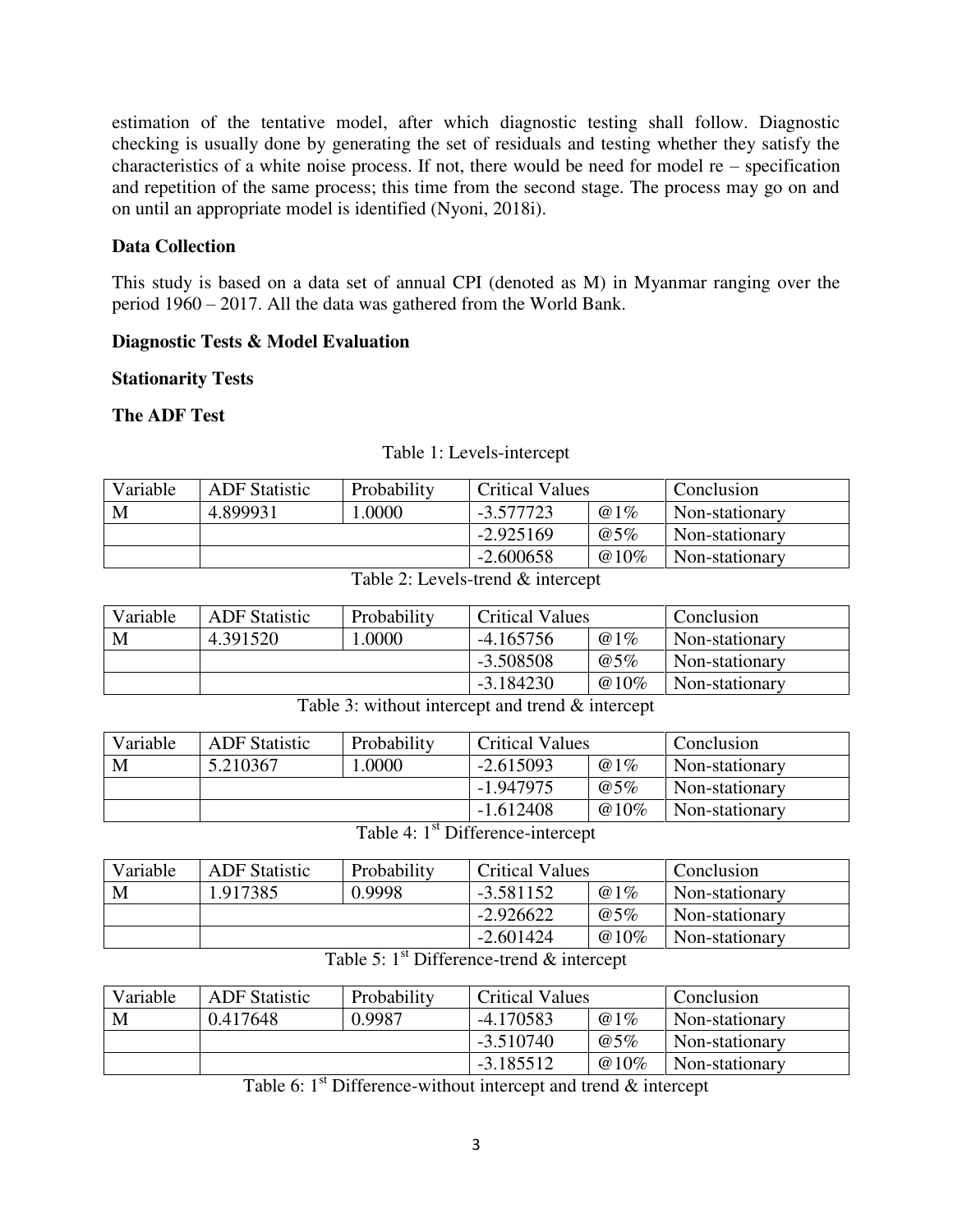| Variable | <b>ADF</b> Statistic | Probability | <b>Critical Values</b> |      | Conclusion     |
|----------|----------------------|-------------|------------------------|------|----------------|
| M        | 2.328326             | 0.9945      | $-2.616203$<br>@1%     |      | Non-stationary |
|          |                      |             | $-1.948140$            | @5%  | Non-stationary |
|          |                      |             | $-1.612320$            | @10% | Non-stationary |

| Variable | <b>ADF</b> Statistic | Probability                                                                                                                                                                                                                    | <b>Critical Values</b> |         | Conclusion     |
|----------|----------------------|--------------------------------------------------------------------------------------------------------------------------------------------------------------------------------------------------------------------------------|------------------------|---------|----------------|
| M        | $-2.107797$          | 0.2427                                                                                                                                                                                                                         | @1%<br>$-3.584743$     |         | Non-stationary |
|          |                      |                                                                                                                                                                                                                                | $-2.928142$            | @5%     | Non-stationary |
|          |                      |                                                                                                                                                                                                                                | $-2.602225$            | $@10\%$ | Non-stationary |
|          |                      | and the contract of the contract of the contract of the contract of the contract of the contract of the contract of the contract of the contract of the contract of the contract of the contract of the contract of the contra |                        |         |                |

Table 7: 2<sup>nd</sup> Difference-intercept

Table 8:  $2<sup>nd</sup>$  Difference-trend & intercept

| Variable | <b>ADF</b> Statistic | Probability | <b>Critical Values</b> |      | Conclusion |
|----------|----------------------|-------------|------------------------|------|------------|
| M        | $-4.632539$          | 0.0028      | $-4.170583$<br>@1%     |      | Stationary |
|          |                      |             | $-3.510740$            | @5%  | Stationary |
|          |                      |             | $-3.185512$            | @10% | Stationary |

Table 9:  $2<sup>nd</sup>$  Difference-without intercept and trend & intercept

| Variable | <b>ADF</b> Statistic | Probability | <b>Critical Values</b> |         | Conclusion        |
|----------|----------------------|-------------|------------------------|---------|-------------------|
| M        | $-1.792614$          | 0.0697      | $-2.617364$<br>@1%     |         | Non-stationary    |
|          |                      |             | $-1.948313$            | @5%     | Non-stationary    |
|          |                      |             | $-1.612229$            | $@10\%$ | <b>Stationary</b> |

Tables  $1 - 7$  indicate that the M series is non-stationary while tables 8 and 9 show that M is stationary. Therefore, M is an I (2) variable.

#### **Evaluation of ARIMA models (without a constant)**

Table 10

| Model             | AIC.     | U       | ME      | <b>MAE</b> | <b>RMSE</b> | <b>MAPE</b> |
|-------------------|----------|---------|---------|------------|-------------|-------------|
| ARIMA $(1, 2, 1)$ | 295.7666 | 0.65856 | 0.47943 | 1.5261     | 3.1993      | 7.9146      |
| ARIMA (2, 2, 0)   | 297.8175 | 0.60781 | 0.21481 | 1.5137     | 3.2661      | 7.5619      |
| ARIMA (1, 2, 0)   | 304.9642 | 0.62184 | 0.13045 | 1.5995     | 3.5542      | 7.5788      |
| ARIMA (0, 2, 1)   | 299.6951 | 0.69496 | 0.41395 | 1.6069     | 3.3725      | 8.3515      |
| ARIMA (2, 2, 1)   | 292.1876 | 0.63913 | 0.42824 | 1.5315     | 3.0374      | 7.9501      |
| ARIMA (3, 2, 1)   | 294.0458 | 0.63883 | 0.41185 | 1.5316     | 3.0332      | 8.0011      |

A model with a lower AIC value is better than the one with a higher AIC value (Nyoni, 2018n). Theil's U must lie between 0 and 1, of which the closer it is to 0, the better the forecast method (Nyoni, 2018l). The study will only consider the AIC as the criteria for choosing the most parsimonious model. Therefore, the ARIMA (2, 2, 1) model is carefully selected.

#### **Residual & Stability Tests**

#### **ADF Tests of the Residuals of the ARIMA (2, 2, 1) Model**

Table 11: Levels-intercept

| ariable<br>. | $\Delta$<br>Statistic<br>эь<br>. | بدايطه | alues<br>UTILICAJ<br>.<br>. | usion |
|--------------|----------------------------------|--------|-----------------------------|-------|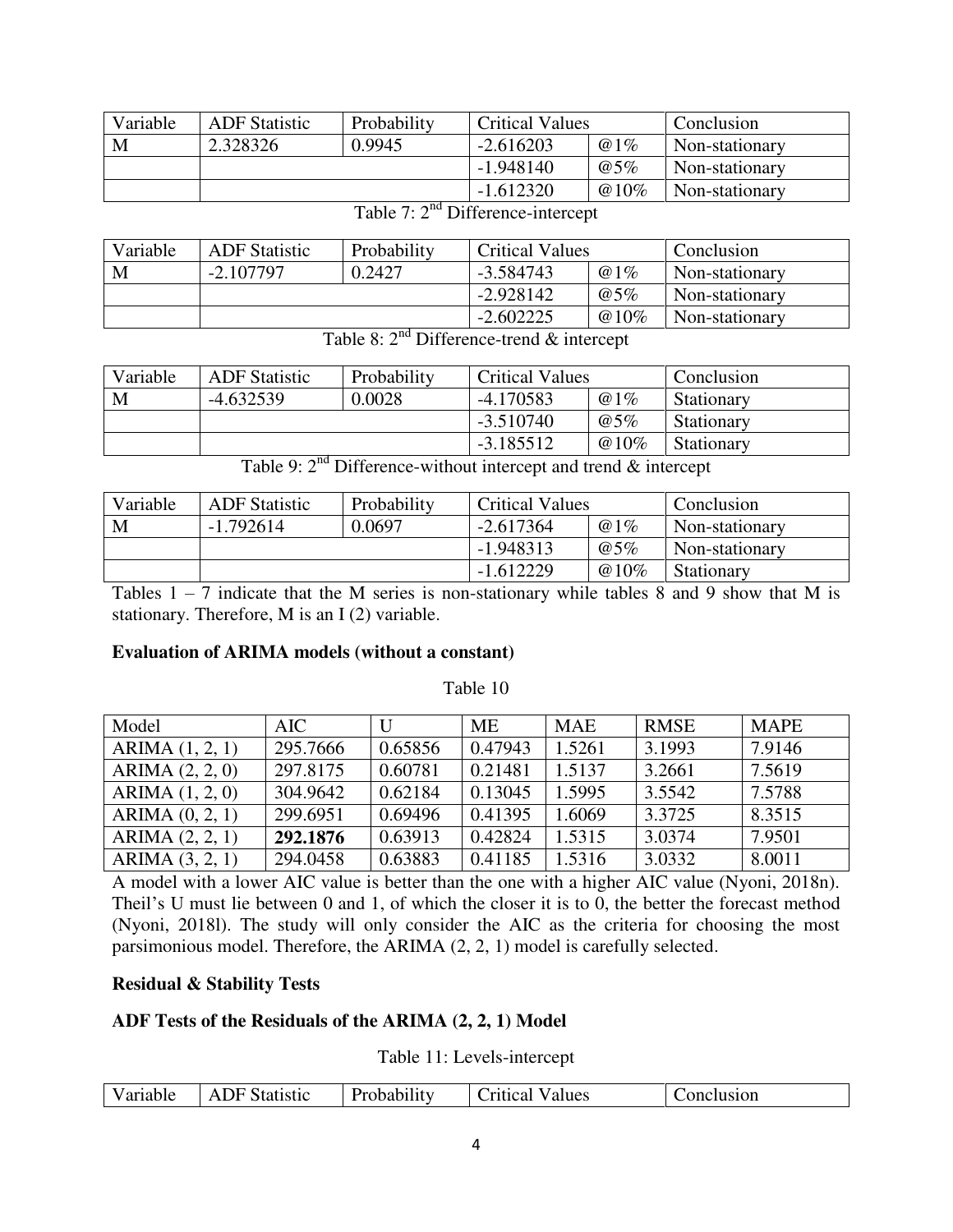| л | 7.412381<br>$-1$ | 0.0000 | $-3.560019$ | @1%  | Stationary |
|---|------------------|--------|-------------|------|------------|
|   |                  |        | $-2.917650$ | @5%  | Stationary |
|   |                  |        | $-2.596698$ | @10% | Stationary |

#### Table 12: Levels-trend & intercept

| Variable | <b>ADF</b> Statistic | Probability | <b>Critical Values</b> |      | Conclusion |
|----------|----------------------|-------------|------------------------|------|------------|
|          | $-4.115595$          | 0.0118      | $-4.180911$            | @1%  | Stationary |
|          |                      |             | $-3.515523$            | @5%  | Stationary |
|          |                      |             | $-3.188259$            | @10% | Stationary |
|          | __ _ _ _ _           | .           | .                      |      |            |

Table 13: without intercept and trend  $&$  intercept

| Variable | <b>ADF</b> Statistic | Probability | <b>Critical Values</b> |             | Conclusion |
|----------|----------------------|-------------|------------------------|-------------|------------|
|          | -7.308552            | 0.0000      | $-2.609324$            | @1%         | Stationary |
|          |                      |             | $-1.947119$            | $\omega$ 5% | Stationary |
|          |                      |             | $-1.612867$            | @10%        | Stationary |

Tables  $11 - 13$  demonstrate that the residuals of the ARIMA  $(2, 2, 1)$  model are stationary.

## **Stability Test of the ARIMA (2, 2, 1) Model**



Figure 1

Since the corresponding inverse roots of the characteristic polynomial lie in the unit circle, it illustrates that the chosen ARIMA (2, 2, 1) model is indeed stable and suitable for predicting CPI in Myanmar over the period under study.

## **FINDINGS**

#### **Descriptive Statistics**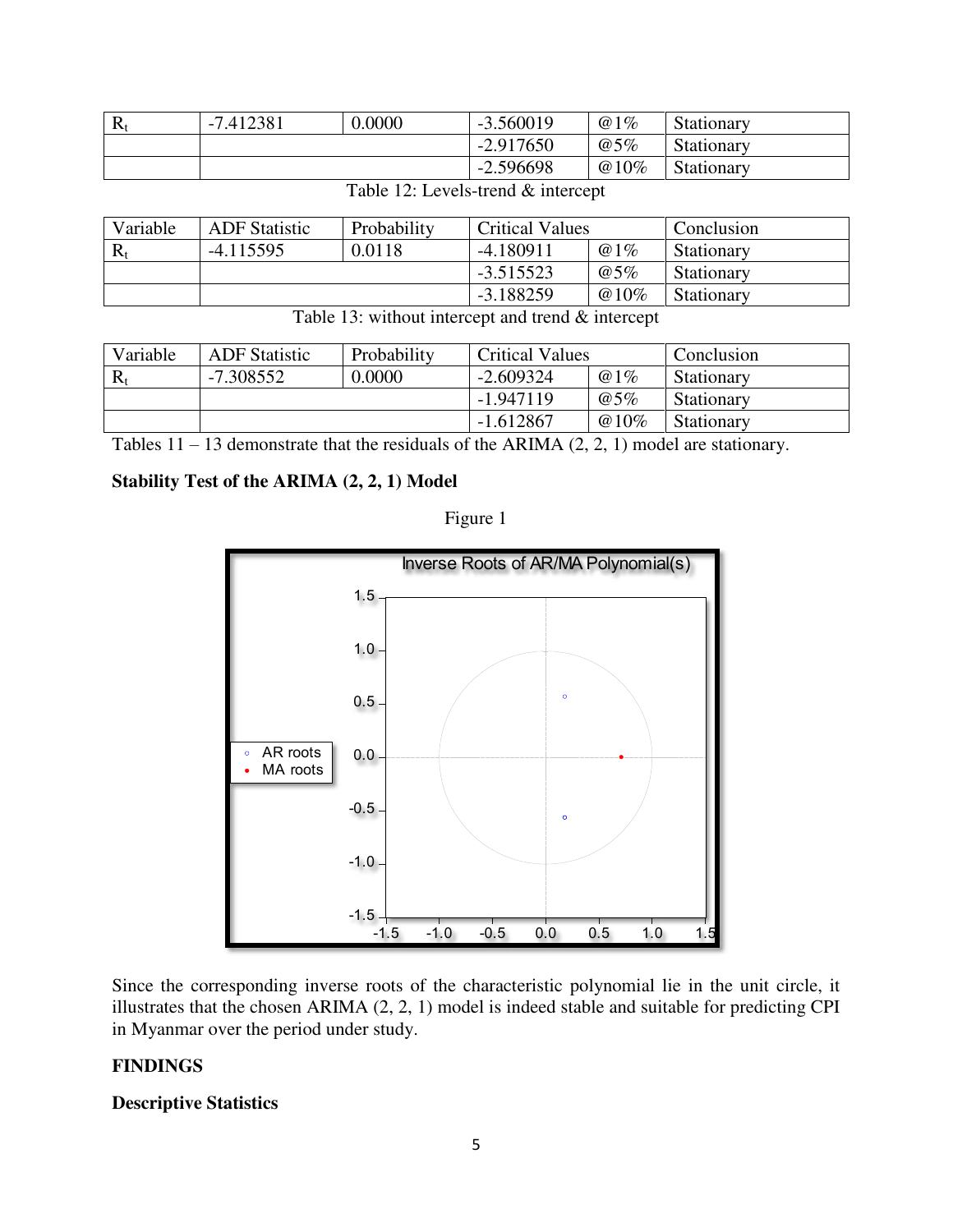| Table |  |
|-------|--|
|-------|--|

| Description        | Statistic |
|--------------------|-----------|
| Mean               | 26.32     |
| Median             | 1.275     |
| Minimum            | 0.15      |
| Maximum            | 144.61    |
| Standard deviation | 43.466    |
| <b>Skewness</b>    | 1.5195    |
| Excess kurtosis    | 0.79383   |

As shown above, the mean is positive, i.e. 26.32. The minimum is 0.15 while the maximum is 144.61. The skewness is 1.5195 and the most striking characteristic is that it is positive, indicating that the M series is positively skewed and non-symmetric. Excess kurtosis is 0.79383; showing that the M series is not normally distributed.

Table 15

# **Results Presentation<sup>1</sup>**

l

| ARIMA $(2, 2, 1)$ Model:<br>(0.0343)<br>(0.0143)<br>P:<br>(0.0000)<br>(0.171812)<br>S.E:<br>(0.139945)<br>(0.15234) |             |                       |          |              |  |  |  |  |
|---------------------------------------------------------------------------------------------------------------------|-------------|-----------------------|----------|--------------|--|--|--|--|
| Variable                                                                                                            | Coefficient | <b>Standard Error</b> | Z        | p-value      |  |  |  |  |
| AR(1)                                                                                                               | 0.363656    | 0.171812              | 2.117    | $0.0343**$   |  |  |  |  |
| AR(2)                                                                                                               | $-0.342675$ | 0.139945              | $-2.449$ | $0.0143**$   |  |  |  |  |
| MA(1)                                                                                                               | $-0.705199$ | 0.15234               | $-4.629$ | $0.0000$ *** |  |  |  |  |

*Forecast Graph* 

Figure 2

<sup>&</sup>lt;sup>1</sup> The \*, \*\* and \*\*\* means significant at 10%, 5% and 1% levels of significance; respectively.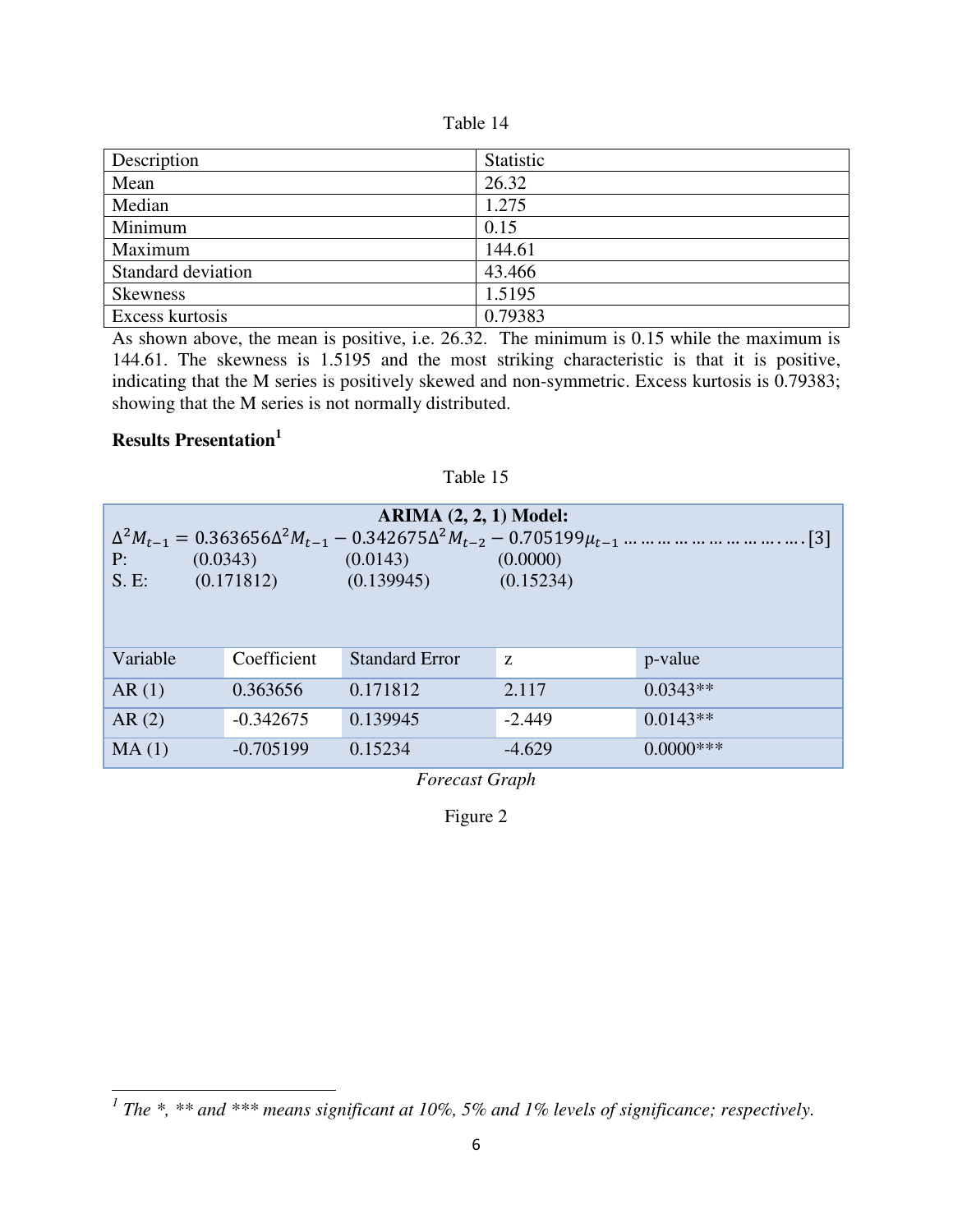

# *Predicted Annual CPI in Myanmar*

Table 16

| Year | Prediction |        | Std. Error 95% Confidence Interval |
|------|------------|--------|------------------------------------|
| 2018 | 150.90     | 3.037  | 144.94 - 156.85                    |
| 2019 | 158.09     | 5.882  | $146.56 - 169.61$                  |
| 2020 | 165.61     | 8.135  | 149.67 - 181.56                    |
| 2021 | 172.96     | 10.133 | $153.10 - 192.82$                  |
| 2022 | 180.12     | 12.254 | $156.10 - 204.14$                  |
| 2023 | 187.28     | 14.607 | $158.65 - 215.91$                  |
| 2024 | 194.50     | 17.125 | $160.93 - 228.06$                  |
| 2025 | 201.74     | 19.747 | $163.04 - 240.44$                  |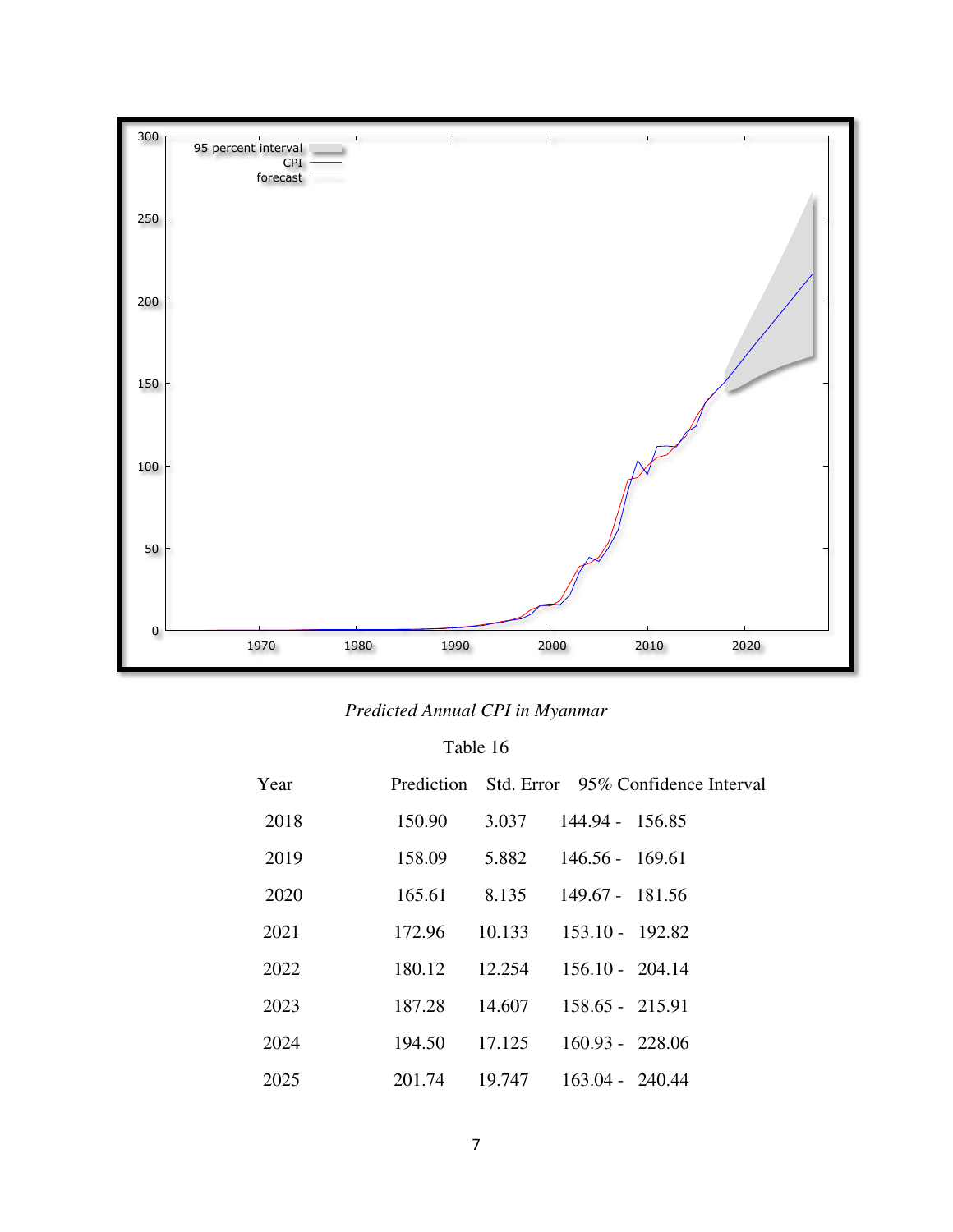| 2026 | 208.97 | - 22.466 | $164.94 - 253.00$ |  |
|------|--------|----------|-------------------|--|
| 2027 | 216.19 | 25.294   | $166.61 - 265.76$ |  |

 Figure 2 (with a forecast range from 2018 – 2027) and table 16, clearly show that CPI in Myanmar is indeed set to continue rising sharply, in the next decade.

#### **POLICY IMPLICATION & CONCLUSION**

After performing the Box-Jenkins approach, the ARIMA was engaged to investigate annual CPI of Myanmar from 1960 to 2017. The study mostly planned to forecast the annual CPI in Myanmar for the upcoming period from 2018 to 2027 and the best fitting model was selected based on how well the model captures the stochastic variation in the data. The ARIMA (2, 2, 1) model, as indicated by the AIC statistic; is not only stable but also the most suitable model to forecast the CPI of Myanmar for the next ten years. In general, CPI in Myanmar; showed an upwards trend over the forecasted period. Based on the results, policy makers in Myanmar should engage more proper economic and monetary policies in order to fight such increase in inflation as reflected in the forecasts. Hence, policy creators in Myanmar are encouraged to rely more on tight monetary policy, which should be accompanied by a tight fiscal policy.

#### **REFERENCES**

- [1] Alvarez-Diaz, M & Gupta, R (2015). Forecasting the US CPI: Does Nonlinearity Matter? *Department of Economics Working Paper Series*, University of Pretoria.
- [2] Boskin, M. J., Ellen, R. D., Gordon, R. J., Grilliches, Z & Jorgenson, D. W (1998). Consumer Price Index and the Cost of Living, *The Journal of Economic Perspectives*, 12  $(1): 3 - 26.$
- [3] Box, G. E. P & Jenkins, G. M (1976). Time Series Analysis: Forecasting and Control, *Holden Day*, San Francisco.
- [4] Brocwell, P. J & Davis, R. A (2002). Introduction to Time Series and Forecasting, *Springer*, New York.
- [5] Chatfield, C (2004). The Analysis of Time Series: An Introduction, 6<sup>th</sup> Edition, *Chapman & Hall*, New York.
- [6] Cryer, J. D & Chan, K. S (2008). Time Series Analysis with Application in R, *Springer*, New York.
- [7] Du, Y., Cai, Y., Chen, M., Xu, W., Yuan, H & Li, T (2014). A novel divide-and-conquer model for CPI prediction using ARIMA, Gray Model and BPNN, *Procedia Computer Science*, 31 (2014): 842 – 851.
- [8] Enke, D & Mehdiyev, N (2014). A Hybrid Neuro-Fuzzy Model to Forecast Inflation, *Procedia Computer Science*, 36 (2014): 254 – 260.